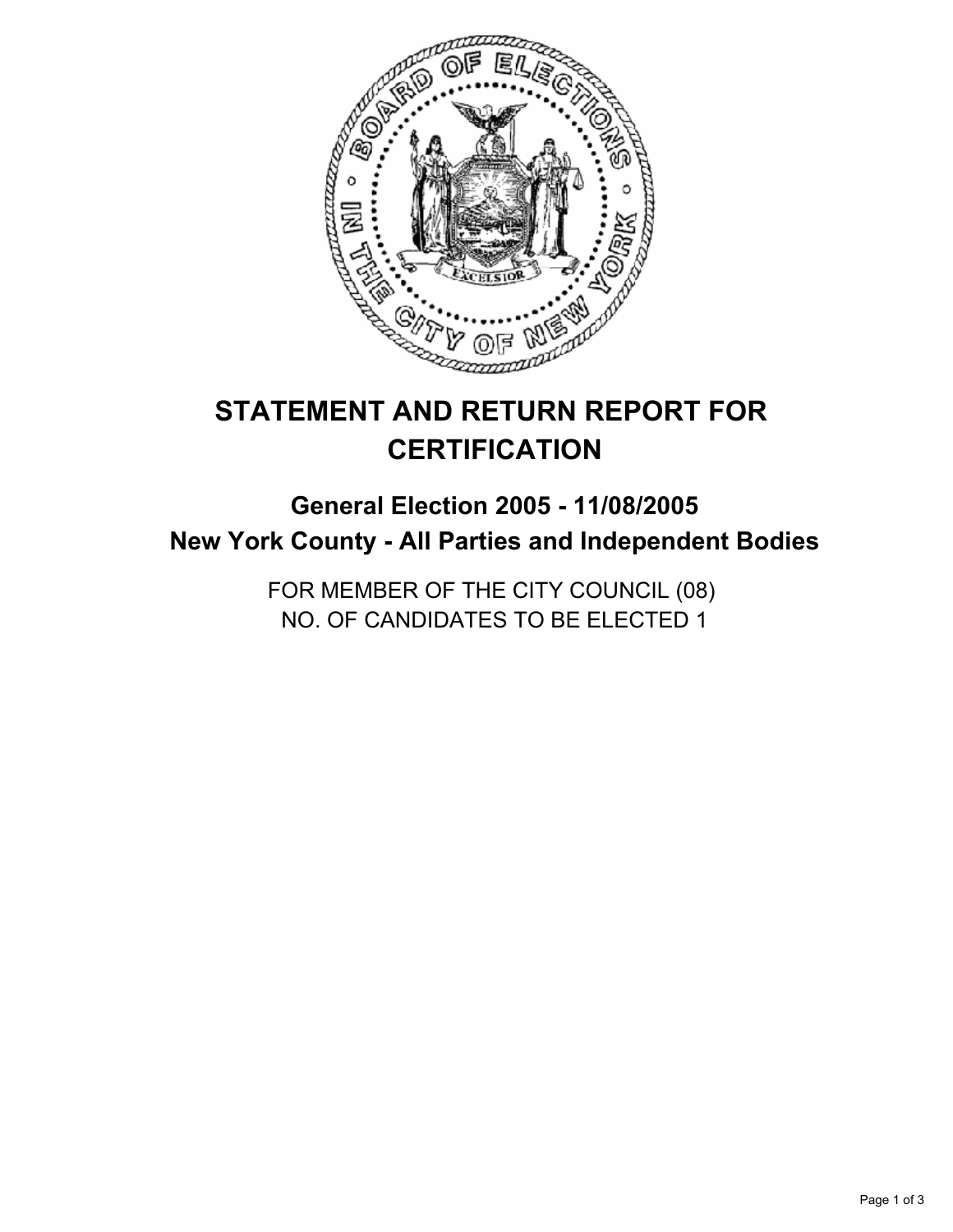

## **ASSEMBLY DISTRICT 68**

| <b>PUBLIC COUNTER</b>                    | 16,341 |
|------------------------------------------|--------|
| <b>EMERGENCY</b>                         | 56     |
| ABSENTEE/MILITARY                        | 165    |
| AFFIDAVIT                                | 257    |
| <b>TOTAL BALLOTS</b>                     | 16,819 |
| MELISSA MARK VIVERITO (DEMOCRATIC)       | 8,648  |
| MELISSA MARK VIVERITO (WORKING FAMILIES) | 434    |
| FELIPE LUCIANO (WRITE-IN)                |        |
| <b>TOTAL VOTES</b>                       | 9,083  |
| <b>UNRECORDED</b>                        | 7.736  |

#### **ASSEMBLY DISTRICT 69**

| PUBLIC COUNTER                           | 11,109 |  |
|------------------------------------------|--------|--|
| <b>EMERGENCY</b>                         | 0      |  |
| ABSENTEE/MILITARY                        | 174    |  |
| AFFIDAVIT                                | 201    |  |
| <b>TOTAL BALLOTS</b>                     | 11,484 |  |
| MELISSA MARK VIVERITO (DEMOCRATIC)       | 6,904  |  |
| MELISSA MARK VIVERITO (WORKING FAMILIES) | 668    |  |
| JOYCE JOHNSON (WRITE-IN)                 | 2      |  |
| <b>TOTAL VOTES</b>                       | 7,574  |  |
| <b>UNRECORDED</b>                        | 3.910  |  |

#### **ASSEMBLY DISTRICT 70**

| <b>PUBLIC COUNTER</b>                    | 77 |
|------------------------------------------|----|
| <b>EMERGENCY</b>                         |    |
| ABSENTEE/MILITARY                        |    |
| AFFIDAVIT                                | 5  |
| <b>TOTAL BALLOTS</b>                     | 82 |
| MELISSA MARK VIVERITO (DEMOCRATIC)       | 53 |
| MELISSA MARK VIVERITO (WORKING FAMILIES) |    |
| <b>TOTAL VOTES</b>                       | 54 |
| <b>UNRECORDED</b>                        | 28 |

#### **ASSEMBLY DISTRICT 73**

| PUBLIC COUNTER                           | 45 |
|------------------------------------------|----|
| <b>EMERGENCY</b>                         |    |
| ABSENTEE/MILITARY                        |    |
| AFFIDAVIT                                |    |
| <b>TOTAL BALLOTS</b>                     | 45 |
| MELISSA MARK VIVERITO (DEMOCRATIC)       | 33 |
| MELISSA MARK VIVERITO (WORKING FAMILIES) | າ  |
| <b>TOTAL VOTES</b>                       | 35 |
| <b>UNRECORDED</b>                        | 10 |
|                                          |    |